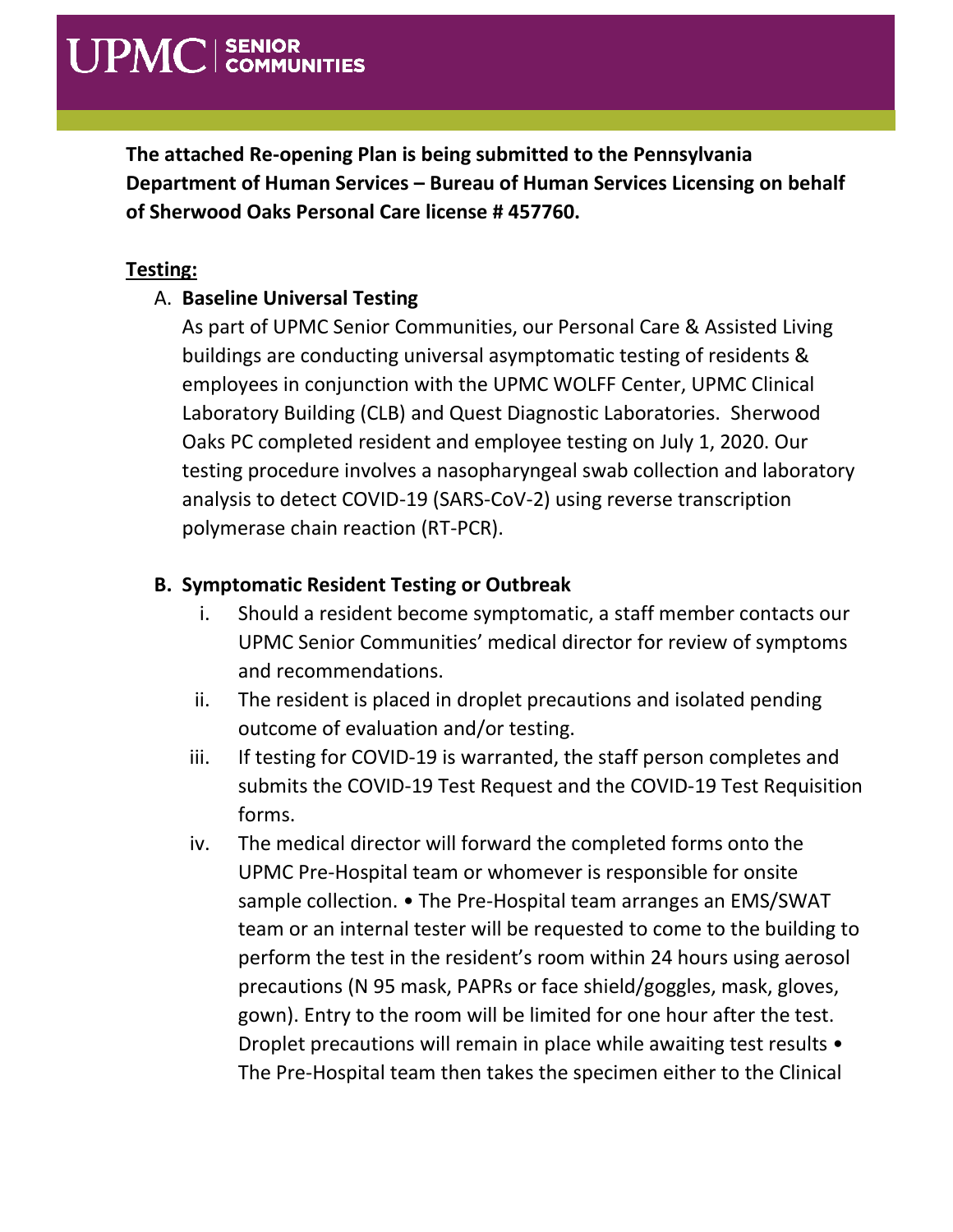Laboratory Building (CLB), the closest UPMC hospital to be delivered to the CLB via courier or Quest Laboratory.

v. We will complete contact tracing to determine if possible where the virus originated and potential exposure to others.

### **C. Staff Testing**

- **i.** Asymptomatic testing occurs onsite at the facility as described in section A.
- **ii.** A symptomatic employee contacts UPMC Employee Health Department and their supervisor provides notification to the UPMC Senior Communities Command Center. The employee does not report to work until cleared by employee health.
- **iii.** Symptomatic testing is scheduled at a UPMC lab or Quest location within 24 hours of symptoms.
- **iv.** A positive test requires the employee to be off work for 14 days unless otherwise directed by Employee Health.
- v. We will complete contact tracing to determine if possible where the virus originated and potential exposure to others.
- **D. Nonessential Staff & Volunteer Testing** We have the testing capacity for these individuals same as outlined in Section C.
- **E. Testing Refusal**  Employees and residents will be re-educated on the importance of testing to encourage participation.

UPMC Senior Communities has a policy addressing employee refusal to be tested. Employee circumstances will be reviewed case by case to determine course of action up to and including furlough from work.

Resident refusal to be tested will result in at least a 14-day quarantine in their private room as they are monitored for symptoms. We will revisit testing requirements/recommendations with the resident and their responsible party.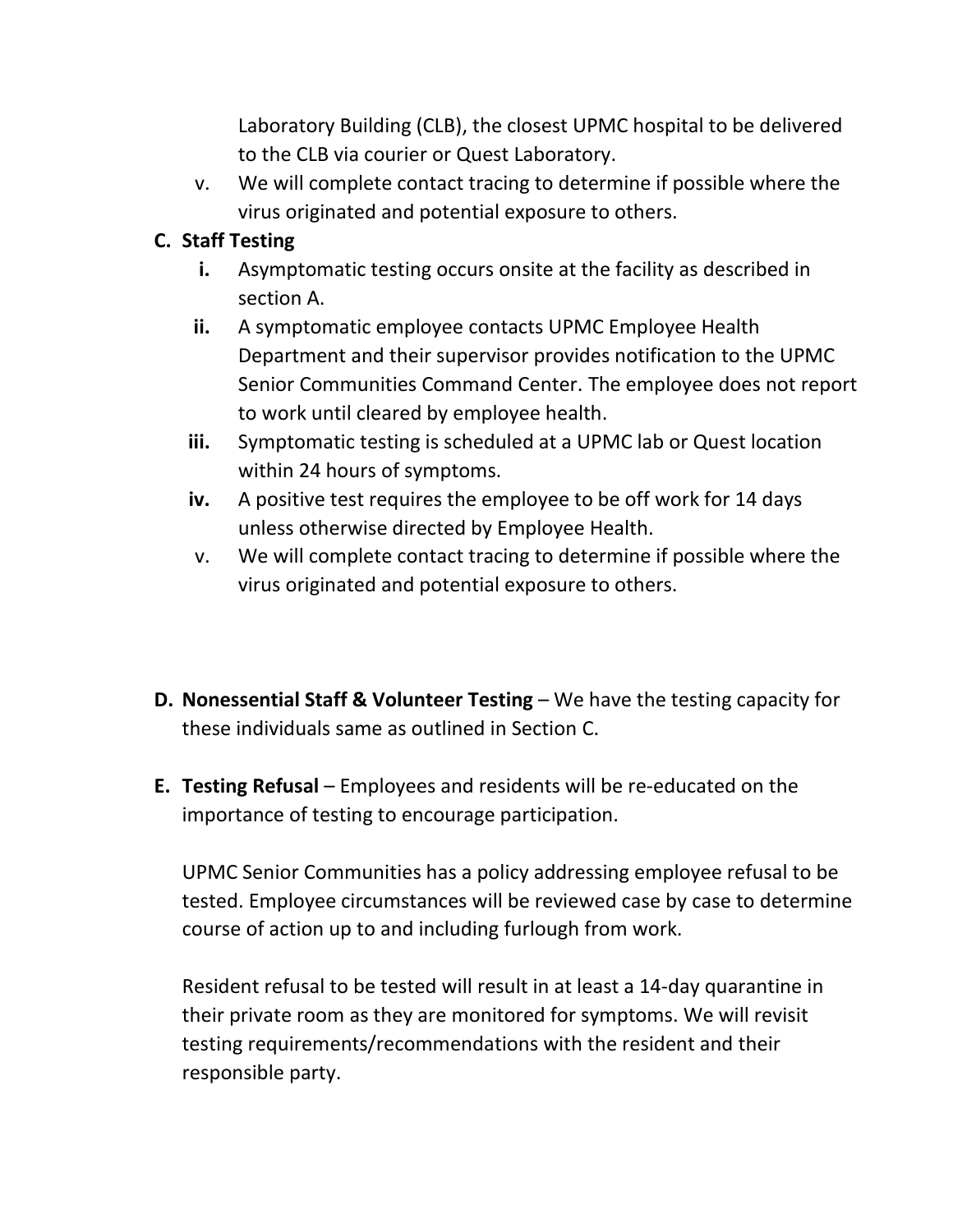**F. Isolating Residents that Test Positive –** In the event a resident test result is positive, the resident and responsible party will be notified by the administrator or designee.

The following steps will be implemented immediately:

- i. The UPMC Senior Communities Command Center will be notified.
- ii. The resident's primary care physician will be notified.
- iii. Staff members will be assigned to care for the resident and if possible, not care for other residents.
- iv. Resident will be moved to a private room and door closed with droplet precautions.
- v. Other licensed facilities within UPMC Senior Communities (skilled nursing, assisted living, personal care) are an alternative to move a resident if necessary.
- vi. Staff will use PPE appropriate for droplet precautions upon entering the resident's room including an N95 mask, gown, face shield and gloves.
- vii. Resident will be monitored with vital signs including temperature and pulse ox each shift.
- viii. Droplet precautions will be lifted once the resident has two negative test results at least 24 hours apart or per any subsequently issued federal or state guidance.
	- ix. Meals, drinks, mail, etc. will be delivered to the resident's room by employees wearing appropriate PPE while droplet precautions are in place.

## **Screening:**

**A. Entrance Screening –** Our personal care buildings are located on a gated CCRC campus with one point of entry for residents, employees, other healthcare providers, vendors and visitors. Screening Protocol:

• Body temperature scan: anyone with a fever greater than or equal to 99.0 degrees Fahrenheit is prohibited from entering

• All persons (employees, healthcare providers, approved visitors, vendors, etc.) entering the building will be asked the following questions: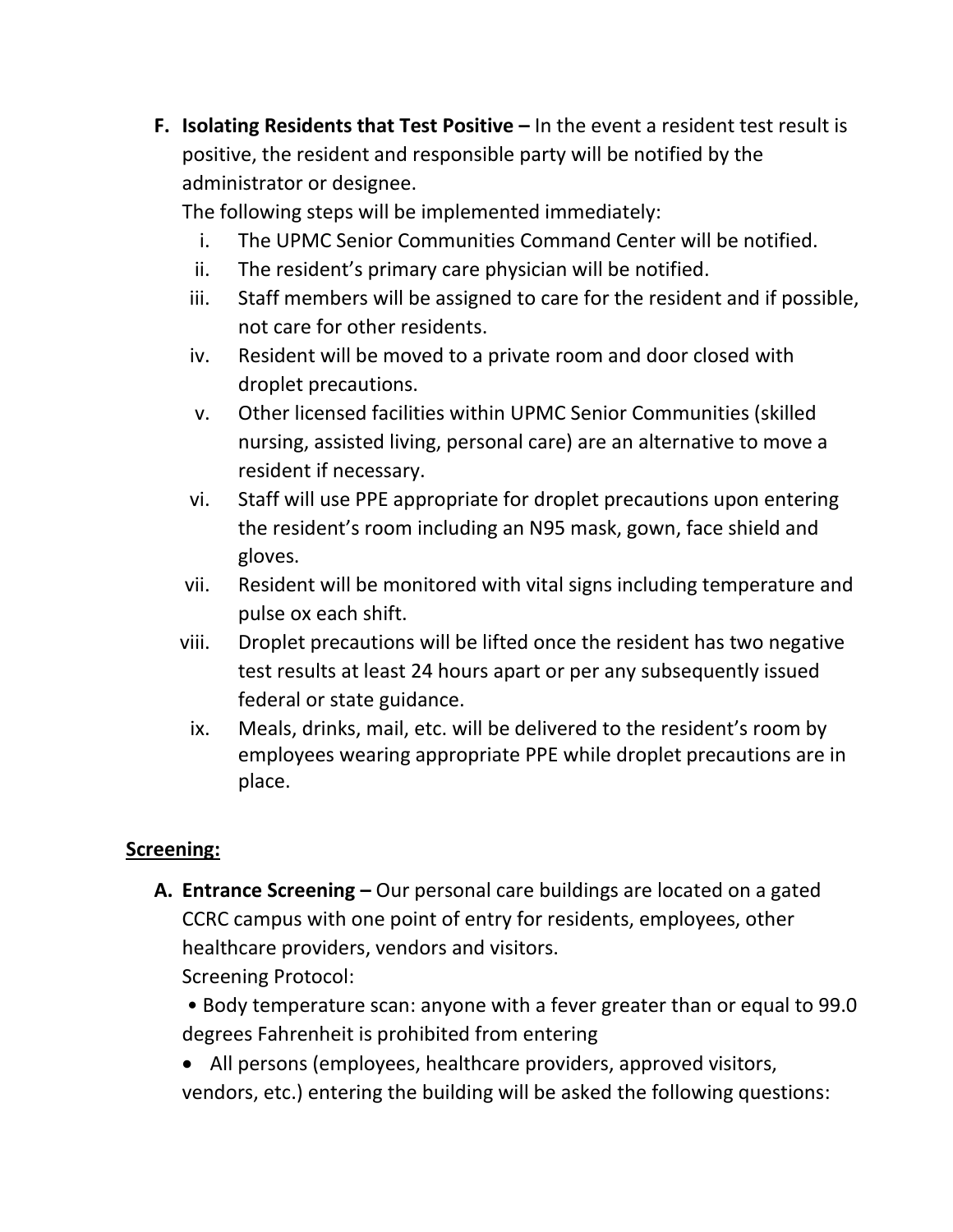- 1. Do you have a new onset of cough or shortness of breath?
- 2. Have you had close contact with a person diagnosed with COVID-19?

3. Have you had contact with a COVID-19 patient without wearing proper the PPE?

• Everyone entering the building is required to wear a mask. Employees are issued a surgical mask at the onset of their shift. Hand hygiene reminders are posted, and hand sanitizer is available.

**B. Resident Screening –** For any admissions/readmissions, COVID 19 screening is done within 24 hours prior to admission. This is completed remotely to identify potential COVID 19 symptoms and must be negative to approve admission. This information will be retained in the resident's admission packet.

The COVID 19 screening questions are:

- 1. Do you have a fever greater than 99 degrees Fahrenheit?
- 2. Do you have new onset of sore throat, or symptoms of lower respiratory illness (cough, shortness of breath)
- 3. In the past 14 days:

a. Have you been in close contact with a person diagnosed with COVID-19? b. Have you resided in a location or facility that has known positive COVID 19 cases? *Review local listing of facilities with COVID 19 infections*

c. Have you been in close contact with a person who was exposed to someone suspected to have COVID 19?

d. Have you been tested for COVID 19?

Residents who have tested positive for COVID-19; any "yes" responses to screening questions and residents receiving dialysis will be reviewed by the Senior Communities Command Center.

Residents moving into the facility and those returning from a minimum of an overnight stay outside of the facility will be quarantine as appropriate to their room for a period of 7 days to monitor for any symptoms.

All residents have their temperature taken daily and monitored for any symptoms.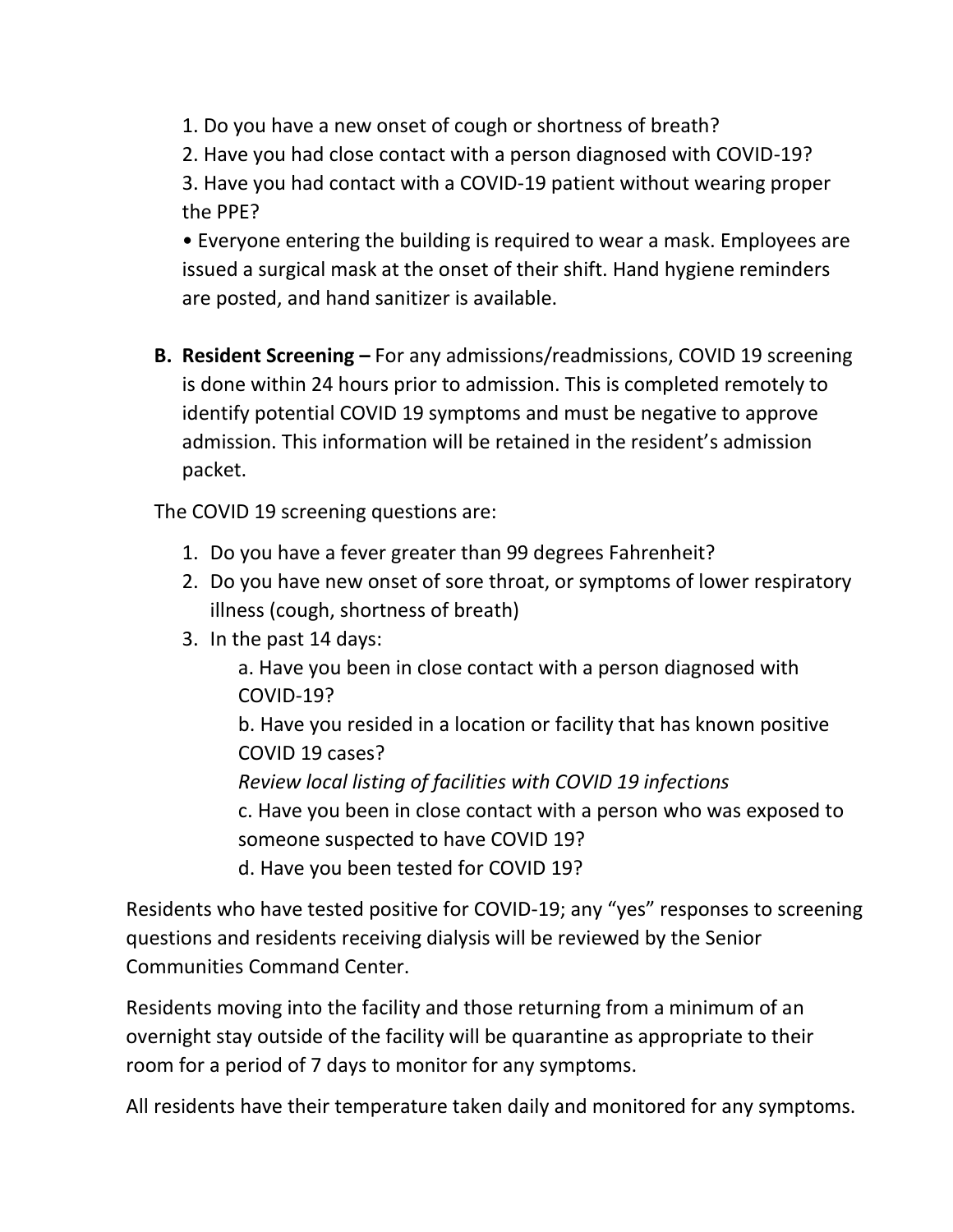**Staffing:** The building is currently operating with the required staffing ratio of 1 hour/ mobile resident and 2 hours/ immobile resident. In the event we require supplemental staffing we have contacts within the UPMC organization to assist with essential staffing needs. Additionally, we have an existing relationship with an external staffing agency. Confirming - we are not currently operating with a contingency staffing plan.

**Personal Protective Equipment (PPE):** The building is currently equipped with a minimum of a week's supply of PPE including surgical masks and gloves. We also have available in the building gowns, face shields and N95 masks. We receive a weekly delivery of surgical masks. We do routine ordering and special requests through UPMC Supply Chain.

# **Socialization**:

*Masking not required by resident if contraindicated and documented on RASP.*

- **A. Communal Dining: Suspended if Butler County is in the Red Phase** 
	- i. Residents are physically distanced at least 6 feet apart
	- ii. Residents have assigned seats
	- iii. One-time use paper menus or pre-ordering are used for resident meal selections
	- iv. Residents wear a mask traveling to/from dining room
	- v. Hand sanitizer wipes are available on the tables in the main dining room and trays delivered to resident rooms on our non-secure personal care. The secure unit engages residents in handwashing and/or hand sanitizer use with staff supervision.
	- vi. Dining times are typically 7:45 am breakfast, 11:45am lunch and 4:45pm dinner.
	- vii. Dining locations include the two dining areas on our secure dementia units and the main dining room in our community center. The dining room on our non-secure personal care unit is not currently open so meals will be served in individual resident rooms.
	- viii. We have individually packaged snacks & drinks available 24/7.
	- ix. No guests are permitted for meals.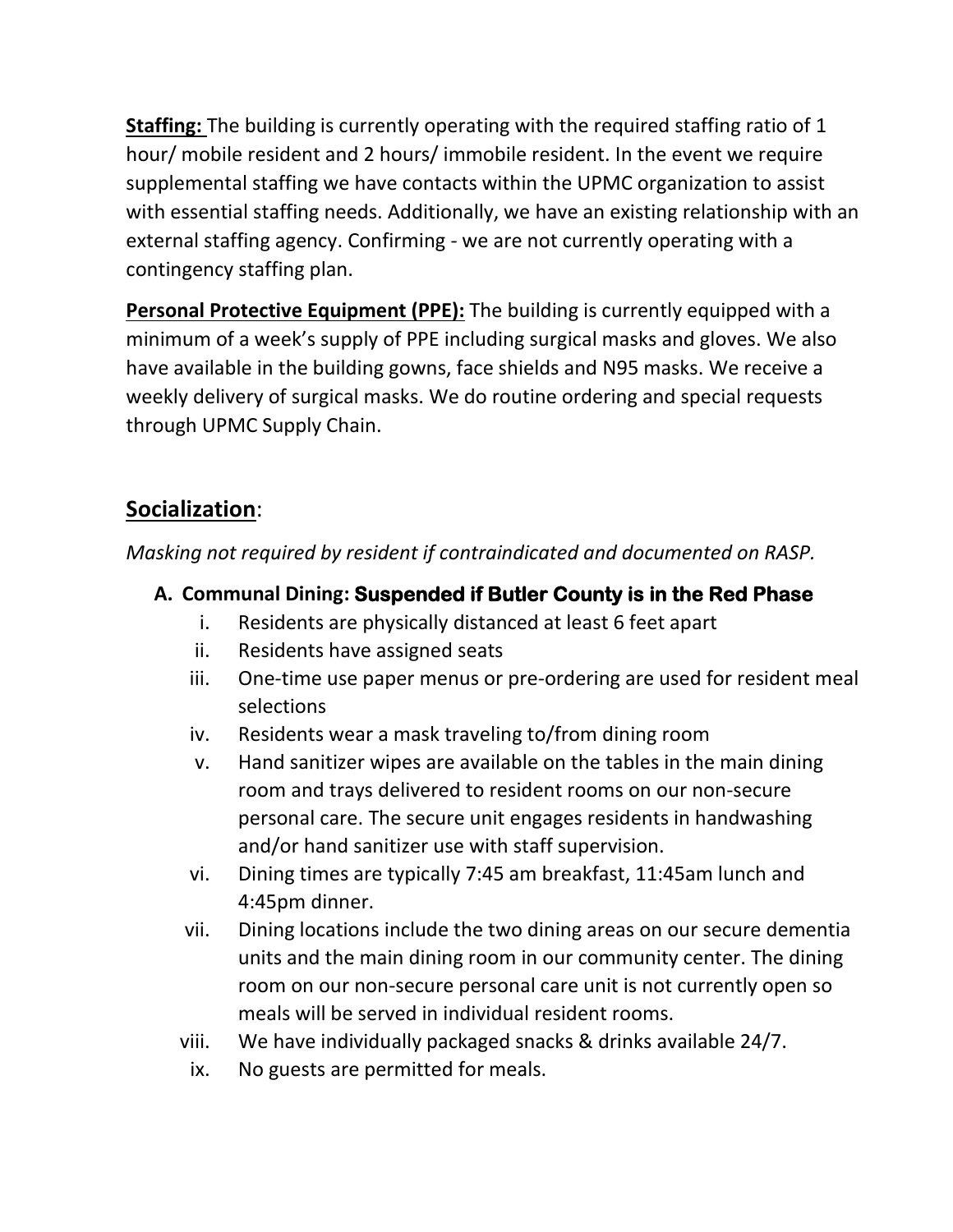### **B. Activities:**

- i. Activities take place on each of our personal care units including their outdoor patios.
- ii. Residents are physically distanced at least 6 feet apart.
- iii. Residents are required if appropriate to wear a mask when attending activities. We will provide reminders to residents as needed.
- iv. Only residents who are symptom free, no exposure to COVID, not tested positive for COVID within the last 14 days and not awaiting COVID test results will be permitted to participate in group activities.
- v. Capacity to participate:

STEP 1**:** No more than five residents to gather at one time

STEP 2**:** No more than ten residents to gather at one time

STEP 3: No capacity limit to attend activities; Outings scheduled where social distancing can be maintained

# **C. Visitation - Suspended if Butler County is in the Red Phase**

- i. Hours for Visitation: By appointment only
- ii. Visits are voluntary participation and not mandatory.
- iii. Only residents who are symptom free, no exposure to COVID, not tested positive for COVID within the last 14 days and not awaiting COVID test results will be permitted to participate in visitation.
- iv. Visitation is prohibited during mealtimes; No eating & drinking during visits
- v. Allowable number of visitors at one time: 2
- vi. Children are permitted when accompanied and managed by adult visitor. Children over 2 years of age wear a mask and maintain strict social distancing.
- vii. Designation Visitation Space: neutral zone only, 6 feet distancing
	- a) STEP 2 Visitation permitted outside only Our visitation will occur on the covered patio outside the Oak Grove Center building. If the weather is not conducive to outside visits, we can utilize the lobby or lower level of the same building both of which are neutral zones.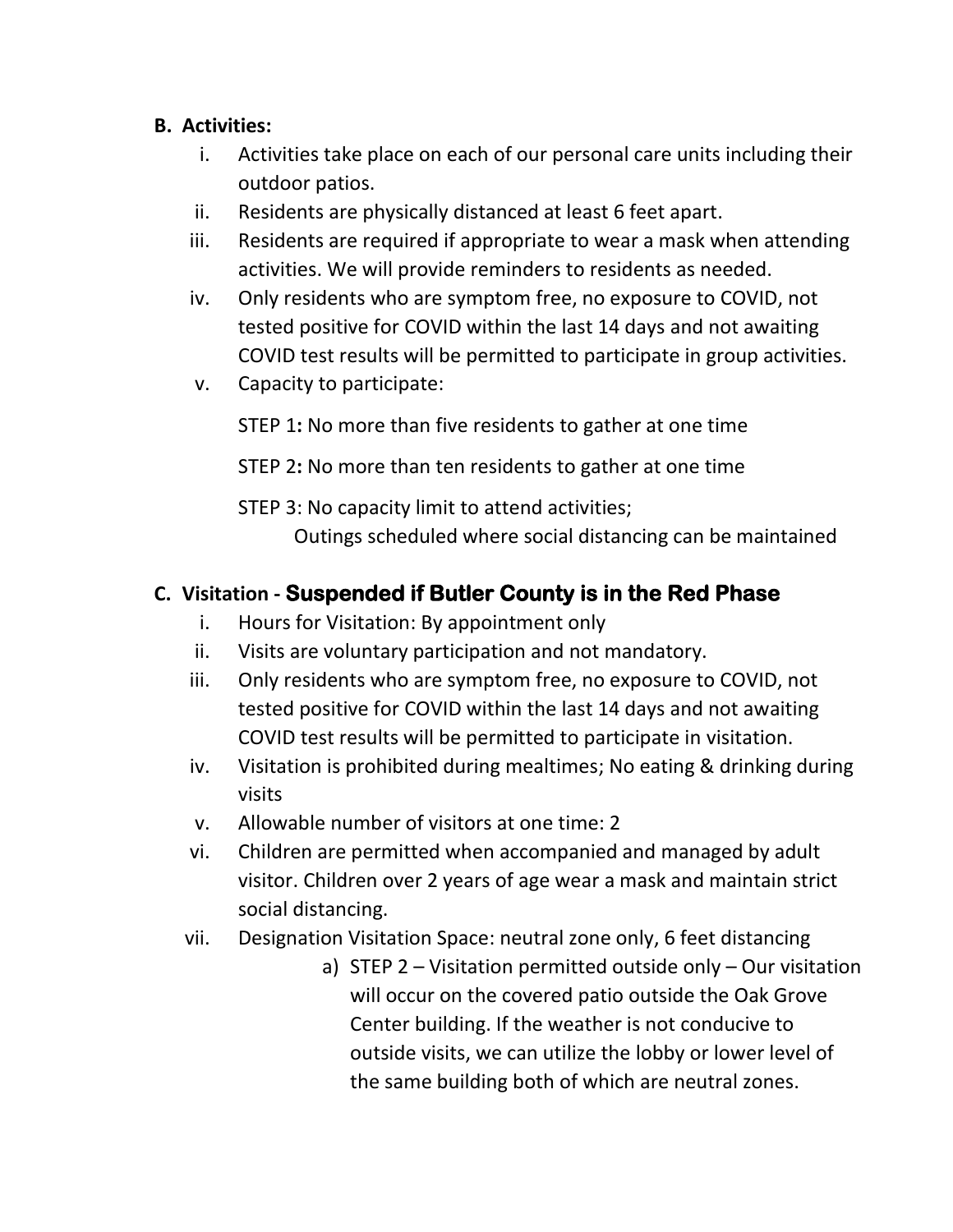There is only one entrance to the building and visitors will be escorted to/from the designated visitation area.

- b) STEP 3 Visitation permitted indoors will occur in the same locations as listed stated above.
- viii. Screening of Visitors: Please refer to *Screening section A.* They are told in advance if they are experiencing any symptoms of illness to not come to campus.
	- ix. Hand Sanitizer will be available at designated visitation space and all participants will be educated to use before and after the visit.
	- x. Infection control procedures between visits: Visitation locations will be cleaned with an EPA-registered disinfectant between visits. When visitation occurs inside, individuals will be escorted to and from the designated area.
- xi. Mask required for resident and visitors. We will provide a cloth mask for the resident. Visitors are notified in advance requiring they bring their own mask, or the visit will be cancelled.
- xii. The administrator or designee will keep a written schedule of visits should the information be needed for contact tracing.
- xiii. We will continue offering virtual visits with the use of FaceTime, Zoom and Google Duo.

## **D. Services:**

# **1. Salon (Hairdresser & Barber) –** Permitted in STEP 3

- i. Operator/stylist/barber are screened upon entry to the campus as outlined in *SCREENING section A* of this plan.
- ii. All services are by appointment only.
- iii. Only residents in good health and not awaiting COVID test results will be permitted to schedule an appointment in the salon.
- iv. Operator/stylist/barber are required to wear a mask and gloves at all times and practice proper hand hygiene.
- v. Residents in the salon are required to wear a cloth mask at all times.
- vi. With 6 feet social distancing, two residents are permitted at one time in the salon.
- vii. Resident waiting will be outside of the salon and socially distanced.
- viii. Surfaces and styling tools will be sanitized between each customer.